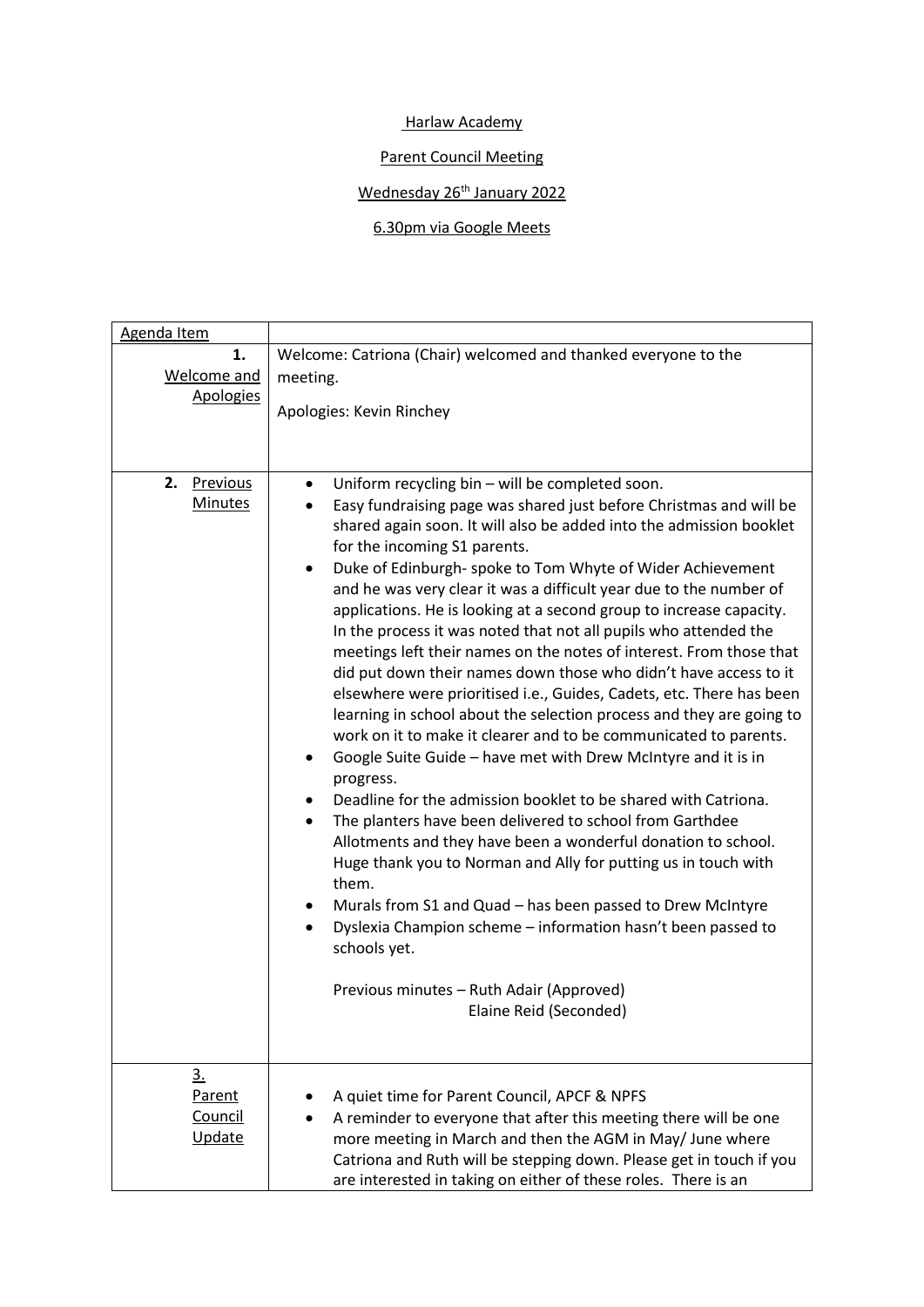|                          | amazing, elected members support that comes to assist the Chair                                                                         |
|--------------------------|-----------------------------------------------------------------------------------------------------------------------------------------|
|                          | and Vice Chair as a team so you will not be on your own.                                                                                |
|                          | The Fundraising Group are also looking for help with fundraising<br>$\bullet$                                                           |
|                          | and event ideas.                                                                                                                        |
|                          | School have asked us to do help in setting up in 3 working groups.<br>$\bullet$                                                         |
|                          | Please get back in touch if you are able and keen to join any of the                                                                    |
|                          | following:                                                                                                                              |
|                          | - review of school day                                                                                                                  |
|                          | - uniform consultation group                                                                                                            |
|                          | - grant applications to historic Scotland for the front of school                                                                       |
|                          | Catriona & Rachael attended the APCF meeting on 25 <sup>th</sup> January.                                                               |
|                          | Main discission was around the nursery provision in primary                                                                             |
|                          | schools. If you would like more information on this, please contact                                                                     |
|                          | the Parent Council.                                                                                                                     |
|                          | Face Masks - National Parent Forum Chair was interviewed and                                                                            |
|                          | misquoted by BBC News on the NPFS's stance on face masks in                                                                             |
|                          | secondary schools.                                                                                                                      |
|                          | Email from Aberdeen City Council offering sessions to Parent<br>٠                                                                       |
|                          | Councils on tips how to promote PCs via social media. If anyone                                                                         |
|                          | would like to attend on 7 <sup>th</sup> February, please let the Parent Council                                                         |
|                          | know.                                                                                                                                   |
|                          | Reached out to graphic designer student for the HOP Project                                                                             |
|                          | posters. A few tweaks are needed and then these will be shared                                                                          |
|                          | and the Just Giving page updated. £25 paid to the designer. Theme                                                                       |
|                          | we are going with is "Lick of Paint"                                                                                                    |
| <b>Treasury Report</b>   | Currently £5276.58 in the bank account<br>$\bullet$                                                                                     |
|                          | Received £500 grant from ASDA & Local Giving<br>٠                                                                                       |
|                          | Christmas raffle made £637<br>$\bullet$                                                                                                 |
|                          | There is money in both Easy Fundraising & Just Giving accounts.<br>٠                                                                    |
| <b>HOP / Fundraising</b> | Christmas fundraiser raised £637, which is a regular total that our<br>$\bullet$                                                        |
| <b>Update</b>            | seasonal tombolas/raffles raise. It was great to have a different                                                                       |
|                          | twist on it. Thank you to everyone who helped, contributed, sang,                                                                       |
|                          | played, and watched the videos.                                                                                                         |
|                          | Easy fundraising has £603.59 currently and we have 41 fundraisers.                                                                      |
|                          | BACS transfer of £25 to be made soon for new sign ups. Need to                                                                          |
|                          | create a calendar of communications to tie in the holidays,                                                                             |
|                          | Christmas, etc.                                                                                                                         |
|                          | £2265 in Just Giving account and we are looking to rebrand the<br>٠                                                                     |
|                          | page soon.                                                                                                                              |
|                          | Ruth & Angie attended CO-OP meeting on 25th January. Harlaw<br>$\bullet$                                                                |
|                          | has been successful in being added to their local causes. This will                                                                     |
|                          | be run via their membership card which gives 2% back to local                                                                           |
|                          | charities. One Seed Forward was also there, and this is something                                                                       |
|                          | that could be used within the HOP Project. They are keen to work                                                                        |
|                          | with us as a local inner-city school. Great contact to have for                                                                         |
|                          | events. More information to follow but start with downloading the<br>app. Thank you to Emma for putting in a grant application. So far, |
|                          | we have £19.21 raised.                                                                                                                  |
|                          | Next uniform recycling event will be decided and shared soon. Mr<br>٠                                                                   |
|                          | McLaren has asked if it can be in an evening within the Parent                                                                          |
|                          | Council room. Date to be decided ASAP.                                                                                                  |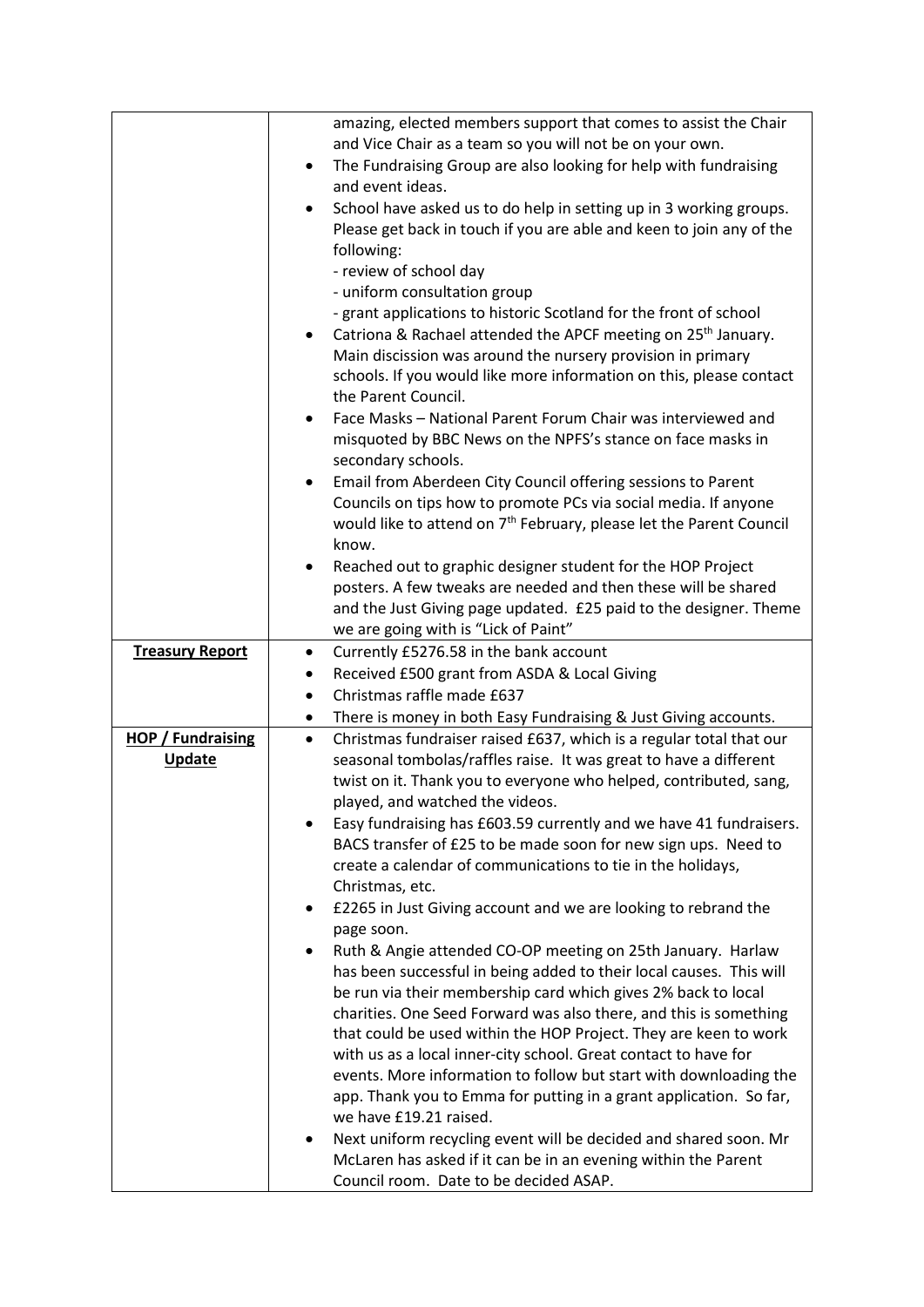| $\overline{5}$<br><b>School Update</b> | <b>Gas Leak</b><br>This is the 3rd time there was a leak in the same location, but the<br>engineers have now found the fault through more investigation.<br>The issue has been traced to a gas valve into the technical<br>department. Mr McLaren was called at 6.20am and again at<br>6.40am to advise school had been evacuated. The matter was then<br>passed to elected members and Eleanor Sheppard at ACC for<br>approval. A Groupcall was created, and it looked at from the<br>system it had been delivered correctly but it later transpired that<br>the texts that went out to individual children phone numbers<br>rather than the parents. Charlie Love at ACC has investigated this,<br>and has highlighted system setup issues which affect how the<br>system prioritises which form of communications is used when<br>communicating with parents. Essentially this was our mistake<br>caused by a lack of time from identification of issue to the point of<br>trying to get the communication out as quickly as possible.<br>Thank you from the Parent Council for being so open and<br>transparent about the situation. |
|----------------------------------------|------------------------------------------------------------------------------------------------------------------------------------------------------------------------------------------------------------------------------------------------------------------------------------------------------------------------------------------------------------------------------------------------------------------------------------------------------------------------------------------------------------------------------------------------------------------------------------------------------------------------------------------------------------------------------------------------------------------------------------------------------------------------------------------------------------------------------------------------------------------------------------------------------------------------------------------------------------------------------------------------------------------------------------------------------------------------------------------------------------------------------------------|
|                                        | <b>Staffing</b><br>PTG - 2 appointments made Katherine Nepute will start on<br>Monday 31 <sup>st</sup> January in the P7 role. Claire McIntosh is the<br>second PTG, joining us from Bucksburn Academy. She will take<br>over the S3's when Mr Price-Davies leaves us to become a<br>Guidance Teacher in a Highland School. Thank you from the<br>Parent Council to Dan for such brilliant work within the<br>Guidance Team but also on taking pupils on some amazing<br>trips.<br>English Teacher - will be starting with school soon from<br>Midlothian.<br>DHT currently being advertised<br>Recently recruited an Art Teacher but candidate has withdrawn<br>to personal reasons.                                                                                                                                                                                                                                                                                                                                                                                                                                                    |
|                                        | <b>Lunch Arrangements</b><br>Working well since after Christmas. Assembly hall now holds 280<br>for packed lunches. Pupils who buy lunch within school are<br>encouraged to eat it within the canteen and snack bar.                                                                                                                                                                                                                                                                                                                                                                                                                                                                                                                                                                                                                                                                                                                                                                                                                                                                                                                     |
|                                        | <b>Inspection Report</b><br>Letter was published last week and has been shared with families.<br>The school is making progress and they are starting to see the work<br>put in place. The Inspectors will return in a years' time.                                                                                                                                                                                                                                                                                                                                                                                                                                                                                                                                                                                                                                                                                                                                                                                                                                                                                                       |
|                                        | <b>COVID</b><br>In school the first week back there were 9 staff off. The numbers<br>have decreased to 1 member now. Student numbers were also a<br>lot higher $-15 - 16$ cases a day at the start of term but this has<br>now reduced to between 3-5 pupils a day.                                                                                                                                                                                                                                                                                                                                                                                                                                                                                                                                                                                                                                                                                                                                                                                                                                                                      |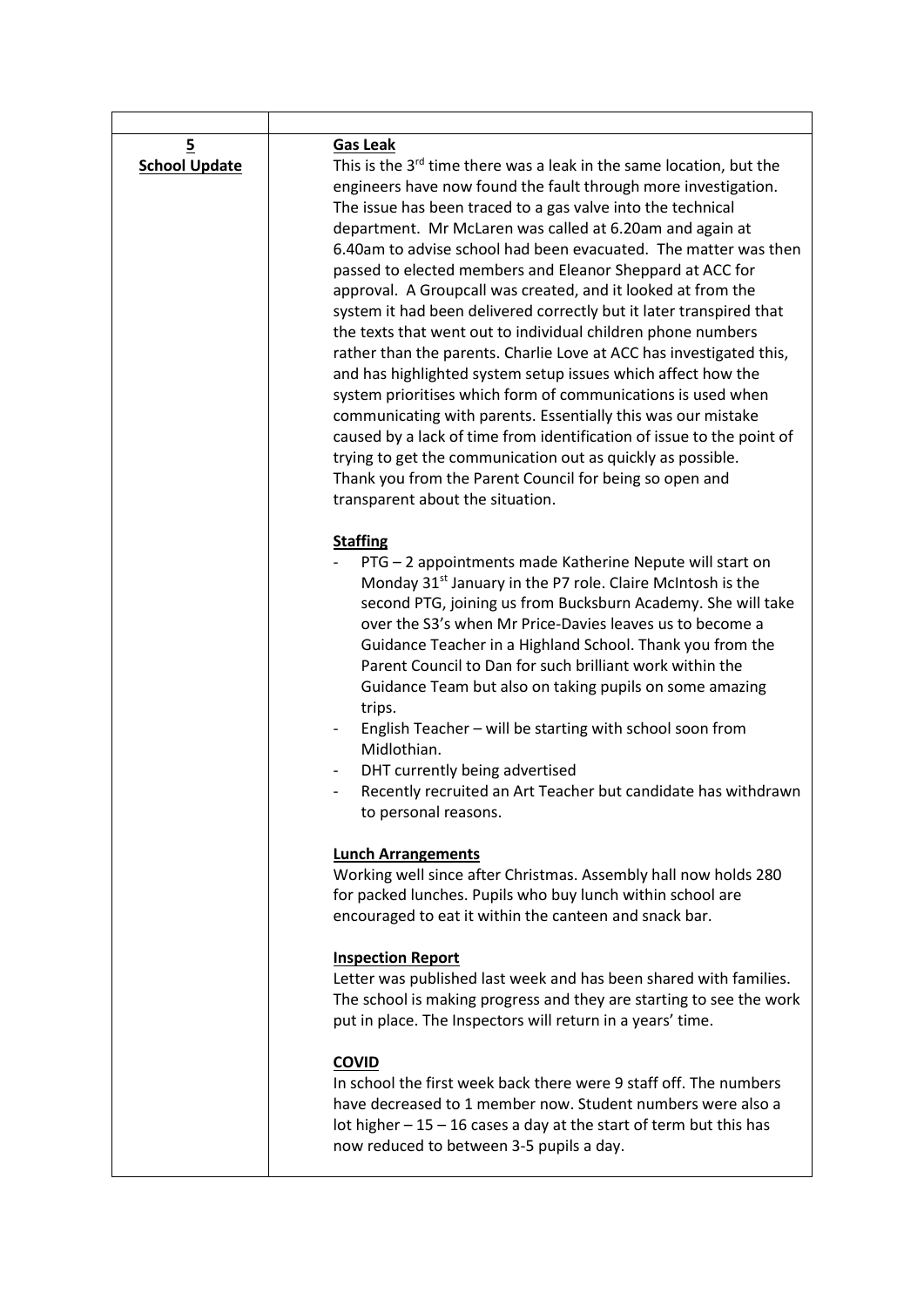|                      | <b>Thank you to Shell</b><br>2 x 75" TVS been delivered to school this week from Shell. A big<br>thank you to Ruth for all the work she is doing to support the<br>school through Shell.                                                                                                                                                                                                                                                                                                                                                                                                                                                                                                                      |
|----------------------|---------------------------------------------------------------------------------------------------------------------------------------------------------------------------------------------------------------------------------------------------------------------------------------------------------------------------------------------------------------------------------------------------------------------------------------------------------------------------------------------------------------------------------------------------------------------------------------------------------------------------------------------------------------------------------------------------------------|
|                      | <b>Transition</b><br>P7 transition process has begun and our new PTG will be starting<br>on Monday and heading out to meet our new P7 pupils. Placing<br>requests are starting to come in also. Deadline for applications is<br>15 <sup>th</sup> March. Looking to improve information to parents - a<br>admissions booklet will be created, and the school will be looking<br>for feedback on what prospective parents might need from such a<br>document.                                                                                                                                                                                                                                                   |
|                      | <b>Chromebooks</b><br>System now in place in for Chromebooks to be used at all times. S1-<br>S3 have started using these while the seniors were on study leave.<br>Around 12 children a day coming with uncharged chrome books.<br>Resilience measures are looking to be put in place to help support<br>such as cases to be put in.                                                                                                                                                                                                                                                                                                                                                                          |
|                      | 90% youngsters are logging into Google Classroom and using it as<br>part of their everyday learning experience.                                                                                                                                                                                                                                                                                                                                                                                                                                                                                                                                                                                               |
|                      | <b>SQA</b><br>Prelims are going well. There is a buzz and excitement in the<br>school, and it has been great to have an exam diet reinstated. So<br>far, it has gone well with 2 days left. Due to gas leak the prelims<br>that did not take place have been successfully rescheduled. Very<br>impressed with how senior pupils have approached prelims and<br>they have been excellent, turning up on time, following<br>instructions, being respectful and they are being very highly praised<br>because of this. Hoping this will help them feel more prepared for<br>the real exams. Those who have missed prelims due to COVID or<br>illness will get the opportunity to complete them when they return. |
|                      | What it the process with school closure with exams?<br>There would be mitigations in place for if this was to occur in<br>addition to the Exceptional Circumstances service                                                                                                                                                                                                                                                                                                                                                                                                                                                                                                                                   |
|                      | Thank you to Angela and the SL team for the successful prelim diet.                                                                                                                                                                                                                                                                                                                                                                                                                                                                                                                                                                                                                                           |
| <b>Former Pupils</b> | Successful Christmas lunch at Douglas Hotel - 50 people attended<br>which is less than usual but because of current pandemic this was<br>to be expected.<br>Lunch at Palm Court which was also a great experience.                                                                                                                                                                                                                                                                                                                                                                                                                                                                                            |
|                      | Next event is a buffet evening and quiz night at Rubislaw Church<br>$\bullet$<br>Centre. Invitations will be sent out to Parent Council and School                                                                                                                                                                                                                                                                                                                                                                                                                                                                                                                                                            |